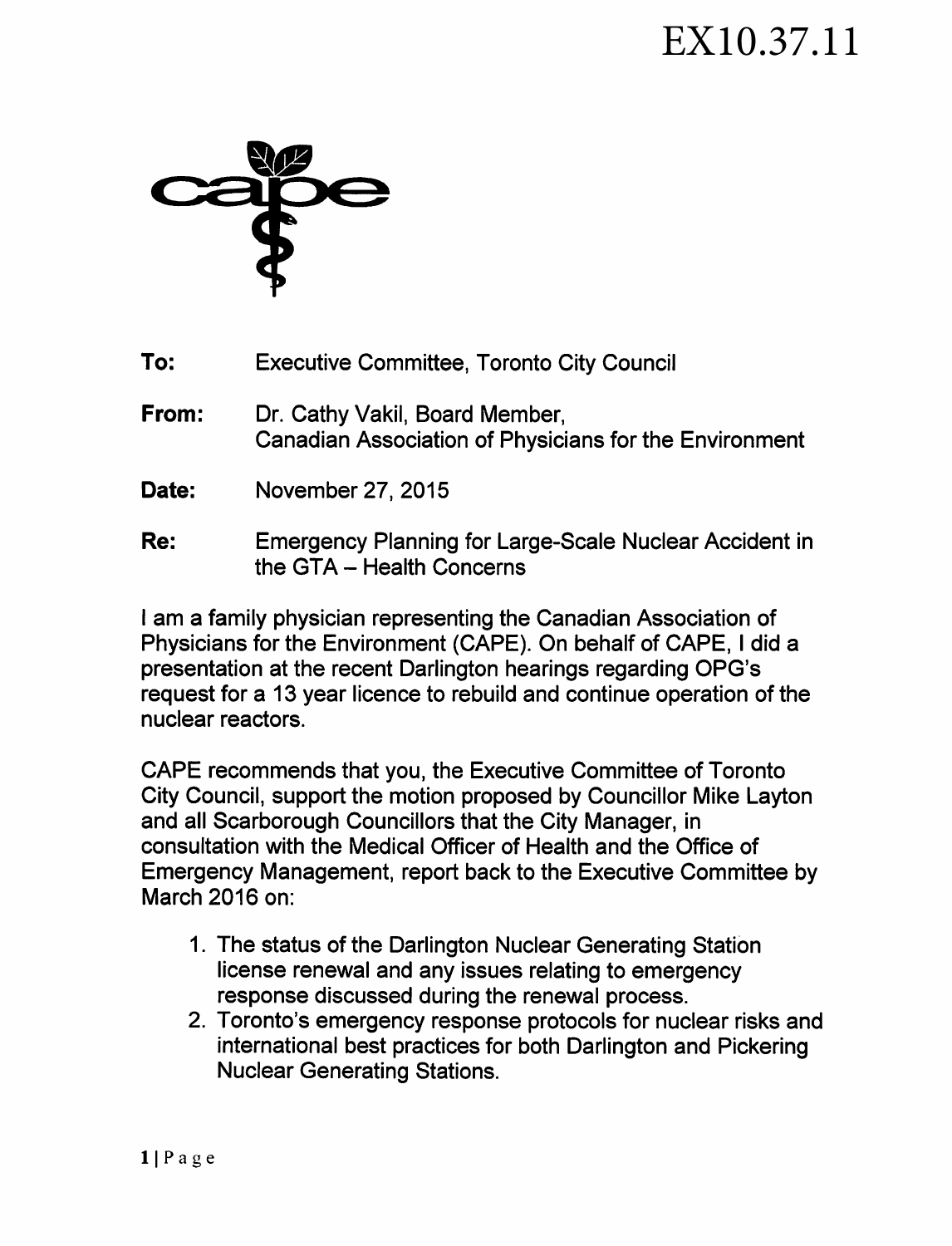3. The appropriateness of the current 10 km primary response zone for distribution of Potassium Iodide (Kl) pills and whether it should be expanded given the 50 km evacuation zones of other jurisdictions.

The main reason we at CAPE encourage you to support this motion is that we have serious concerns about the lack of an emergency plan in the case of large-scale radiation release due to a major nuclear accident similar to Fukushima. CAPE raised concerns about the inadequacy of the provincial offsite emergency response plan at the Canadian Nuclear Safety Commission (CNSC) hearings in 2012 (Darlington), 2013 (Pickering) and 2015 (Bruce and Darlington).

These concerns expressed by CAPE as well as by many organizations and members of the public have still not been addressed. Passing the above motion would serve to address these important health issues. The provincial decisions regarding the offsite emergency response plan have limited the ability of Toronto Emergency Management Organization and the MOH to ensure the City of Toronto has world-class nuclear emergency plans. We think the requested report will help put in place conditions where the City of Toronto could request changes from the province and better empower municipal authorities, including the MOH.

Firstly, the present Ontario Nuclear Emergency Response Plan was designed even before the Chernobyl nuclear accident, and its latest update predates the Fukushima accident. Because the planning basis dictates the emergency measures required, this emergency plan must be updated to reflect a large-scale nuclear release. In addition it should reflect the change in demographics, population, traffic patterns and other important factors in the region. The present study was not designed based on a large-scale radiation release which, though unlikely, is possible. '

Secondly we believe that potassium iodide (Kl) pills should be predistributed to the residents living in the secondary zone (from 10 to 50 km from the Darlington nuclear reactors). Presently only the residents in the primary zone (up to 10 km) will be mailed Kl pills. In view of the fact that Ontario does not have an updated emergency plan for a large-scale nuclear accident, and other countries such as Switzerland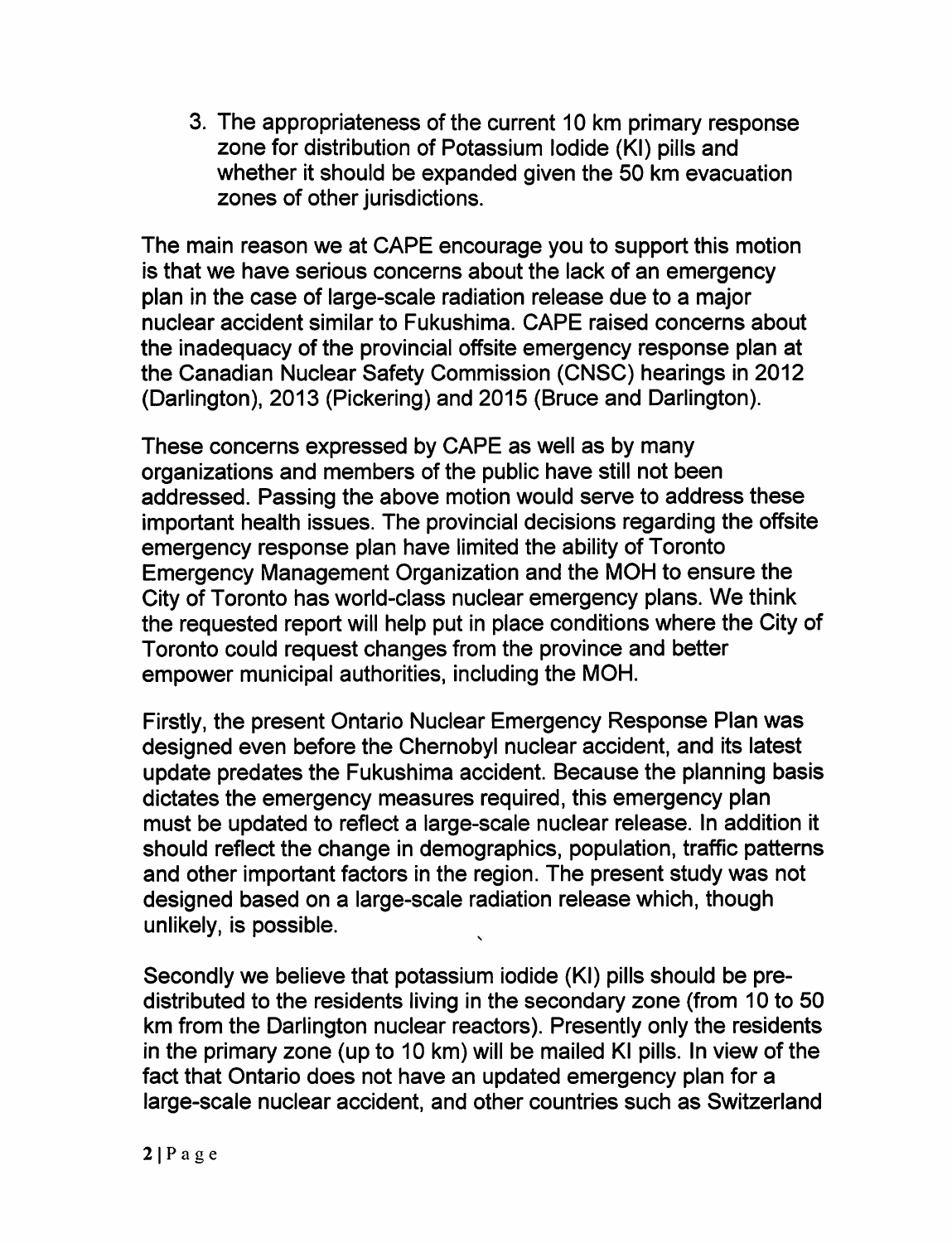have completed a detailed analysis of health impacts of a Fukushimalike accident and have decided to pre-distribute Kl pills to residents within a 50 km radius, we think that Canadians deserve similar protection. Pre-distribution of Kl pills to all residents within a 50 km radius should be included in an updated Ontario Nuclear Emergency Response Plan. It must be kept in mind that Kl pills only protect against thyroid cancer, not any other radiation-related cancer or illness. A recent study from Fukushima, Japan has shown 20 to 50 times the expected number of children with thyroid cancer since the nuclear accident in 2012. Most of the increase was outside the evacuation zone (50 km); underlining the need for people outside our 10 km evacuation zone near Darlington to receive pre-distributed Kl  $(1)$ .

We also believe that it is mandatory for all emergency rooms to be equipped with decontamination equipment and all staff be familiar with its use. In addition, all hospitals should have an active radiation emergency plan and appropriate drills in place. If hospitals in the primary zone (within 10 km of the reactors) are to be evacuated in the event of a nuclear accident, recipient hospitals should be prepared to accommodate the patients that are evacuated. Local hospital personnel outside the primary zone that are not evacuated need to be trained and prepared to see patients with radiation exposure and other injuries that could arise from the accident or evacuation. These measures need to be in place in all hospitals in the GTA as part of an emergency plan.

Canada has not done a study to examine the health impacts of a Fukushima-scale nuclear accident. The recent study done by the Canadian Nuclear Safety Commission does not address similar radiation releases as those from Fukushima (and in fact the radiation releases studied are 10 to 100 times less than those experienced at Fukushima) (2). Their findings that there would be almost no health impact therefore are not accurate. In addition, the authors make unrealistic assumptions in the study regarding time between knowledge of impending radiation release and actual release (they assume 24 hours allowing complete smooth evacuation of the primary zone, and 100% ingestion of KI pills) as well as other methodological problems in their assessment of radiation doses. A study of the health impacts of an accident with Fukushima-scale